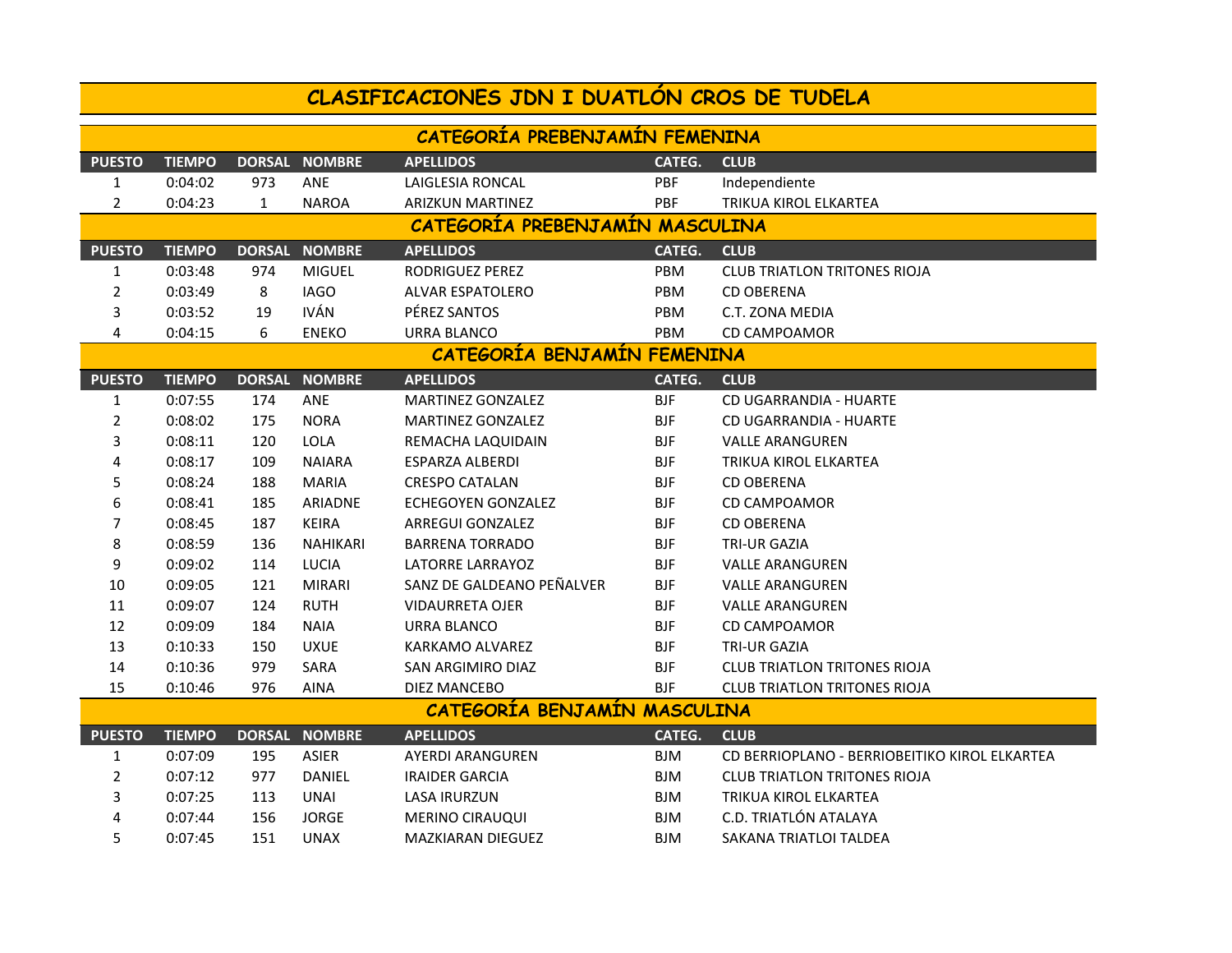| 6                           | 0:07:54       | 196 | <b>GAIZKA</b>   | <b>GARCIA SAN MARTIN</b> | <b>BJM</b> | C.D. TRIATLÓN ATALAYA                |  |  |  |
|-----------------------------|---------------|-----|-----------------|--------------------------|------------|--------------------------------------|--|--|--|
| $\overline{7}$              | 0:08:12       | 101 | LANDER          | ANDUEZA VALENCIA         | <b>BJM</b> | TRIKUA KIROL ELKARTEA                |  |  |  |
| 8                           | 0:08:14       | 126 | <b>IKER</b>     | <b>ALVAREZ LOPEZ</b>     | <b>BJM</b> | TRI-UR GAZIA                         |  |  |  |
| 9                           | 0:08:18       | 978 | <b>ALONSO</b>   | LUCAS GONZALO            | <b>BJM</b> | Ayto.Soria Joven In TRIATLON SORIANO |  |  |  |
| 10                          | 0:08:30       | 146 | <b>NICOLAS</b>  | <b>FORTUN MONREAL</b>    | <b>BJM</b> | TRI-UR GAZIA                         |  |  |  |
| CATEGORIA ALEVIN FEMENINA   |               |     |                 |                          |            |                                      |  |  |  |
| <b>PUESTO</b>               | <b>TIEMPO</b> |     | DORSAL NOMBRE   | <b>APELLIDOS</b>         | CATEG.     | <b>CLUB</b>                          |  |  |  |
| 1                           | 0:15:44       | 317 | <b>EIDER</b>    | <b>AGUIRRE ALCUAZ</b>    | ALF        | <b>TRI-UR GAZIA</b>                  |  |  |  |
| $\overline{2}$              | 0:16:28       | 307 | ARIADNE         | ESPARZA ALBERDI          | ALF        | TRIKUA KIROL ELKARTEA                |  |  |  |
| 3                           | 0:16:52       | 364 | <b>IRIA</b>     | ALVAR ESPATOLERO         | ALF        | <b>CD OBERENA</b>                    |  |  |  |
| 4                           | 0:17:32       | 365 | <b>ATIA</b>     | ARREGUI GONZALEZ         | <b>ALF</b> | <b>CD OBERENA</b>                    |  |  |  |
| 5                           | 0:17:49       | 358 | <b>IRAIA</b>    | <b>HUARTE HERMOSO</b>    | ALF        | <b>TRIATLON ANTSOAIN</b>             |  |  |  |
| 6                           | 0:19:20       | 324 | <b>SOFIA</b>    | <b>BELIO VICENTE</b>     | <b>ALF</b> | S.D.R. ARENAS                        |  |  |  |
| 7                           | 0:20:53       | 362 | <b>IRATI</b>    | ORTEGO URRA              | <b>ALF</b> | <b>CD CAMPOAMOR</b>                  |  |  |  |
| CATEGORÍA ALEVÍN MASCULINA  |               |     |                 |                          |            |                                      |  |  |  |
| <b>PUESTO</b>               | <b>TIEMPO</b> |     | DORSAL NOMBRE   | <b>APELLIDOS</b>         | CATEG.     | <b>CLUB</b>                          |  |  |  |
| $\mathbf{1}$                | 0:14:44       | 981 | <b>ERIK</b>     | LAIGLESIA RONCAL         | <b>ALM</b> | Independiente                        |  |  |  |
| $\overline{2}$              | 0:15:33       | 318 | <b>JAVIER</b>   | <b>ALCAIDE BURGUI</b>    | ALM        | C.D. TRIATLÓN ATALAYA                |  |  |  |
| 3                           | 0:16:03       | 982 | MARTÍN          | RODRÍGUEZ PÉREZ          | ALM        | <b>CLUB TRIATLON TRITONES RIOJA</b>  |  |  |  |
| 4                           | 0:16:26       | 304 | <b>ERIC</b>     | DÍAZ MENDAZA             | <b>ALM</b> | <b>VALLE ARANGUREN</b>               |  |  |  |
| 5                           | 0:16:32       | 345 | <b>ION</b>      | PASCUAL MARTINEZ         | <b>ALM</b> | TRI-UR GAZIA                         |  |  |  |
| 6                           | 0:16:41       | 346 | <b>HUGO</b>     | RUIZ ELIZALDE            | ALM        | C.D. TRIATLÓN ATALAYA                |  |  |  |
| 7                           | 0:16:42       | 301 | AIMAR           | <b>ARIZKUN MARTINEZ</b>  | <b>ALM</b> | TRIKUA KIROL ELKARTEA                |  |  |  |
| 8                           | 0:16:49       | 359 | DANIEL          | <b>MARTINEZ GARCIA</b>   | <b>ALM</b> | <b>CD CAMPOAMOR</b>                  |  |  |  |
| 9                           | 0:17:26       | 313 | MARKEL          | NIKUESA AZPILIKUETA      | <b>ALM</b> | TRIKUA KIROL ELKARTEA                |  |  |  |
| $10\,$                      | 0:17:36       | 310 | <b>IBAI</b>     | LÓPEZ RODRIGO            | ALM        | <b>VALLE ARANGUREN</b>               |  |  |  |
| 11                          | 0:17:43       | 316 | <b>OIER</b>     | SERRANO MARTINEZ         | <b>ALM</b> | <b>VALLE ARANGUREN</b>               |  |  |  |
| 12                          | 0:19:13       | 361 | ANAND           | MONTERO ALDAZ            | <b>ALM</b> | <b>TRIATLON ANTSOAIN</b>             |  |  |  |
| 13                          | 0:21:33       | 348 | <b>IMANOL</b>   | SEGURA BARAINKA          | <b>ALM</b> | C.D. TRIATLÓN ATALAYA                |  |  |  |
| CATEGORIA INFANTIL FEMENINA |               |     |                 |                          |            |                                      |  |  |  |
| <b>PUESTO</b>               | <b>TIEMPO</b> |     | DORSAL NOMBRE   | <b>APELLIDOS</b>         | CATEG.     | <b>CLUB</b>                          |  |  |  |
| $\mathbf{1}$                | 0:25:33       | 549 | <b>NIOBE</b>    | ARREGUI GONZALEZ         | <b>IFF</b> | <b>CD OBERENA</b>                    |  |  |  |
| $\overline{2}$              | 0:25:51       | 501 | ANE             | ARROSAGARAY POMES        | <b>IFF</b> | <b>VALLE ARANGUREN</b>               |  |  |  |
| 3                           | 0:28:29       | 533 | NAHIKARI        | LOPEZ-ROSO RIOS          | <b>IFF</b> | TRI-UR GAZIA                         |  |  |  |
| 4                           | 0:28:51       | 517 | <b>PATRICIA</b> | REMACHA LAQUIDAIN        | IFF        | <b>VALLE ARANGUREN</b>               |  |  |  |
| 5                           | 0:28:52       | 512 | <b>ANNE</b>     | MIRANDA ROMERO           | <b>IFF</b> | <b>VALLE ARANGUREN</b>               |  |  |  |
| 6                           | 0:29:19       | 987 | VALERIA         | <b>IRAIDER GARCIA</b>    | <b>IFF</b> | <b>CLUB TRIATLON TRITONES RIOJA</b>  |  |  |  |